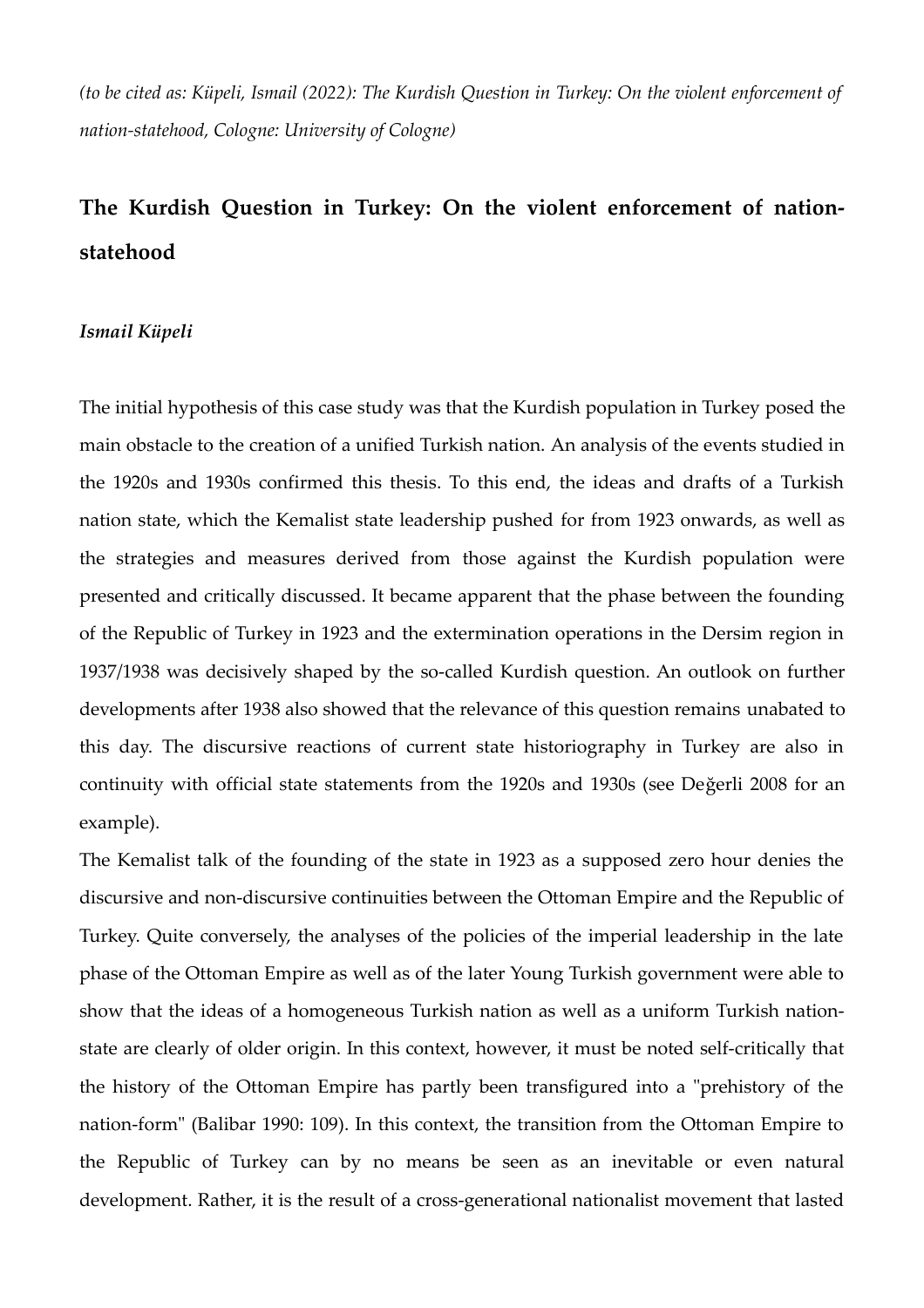almost an entire century (cf. Dabag 1998).

The Ottoman Empire is often described as a multi-ethnic and multi-religious state. This often fails to include a critical examination of its system of rule and order. However, an analysis of the political and social structures of the Ottoman Empire reveals a very different picture. In the ruling system of the empire, the rules were determined by the imperial leadership. The Muslims were considered the ruling nation. The non-Muslims living in the empire were clearly inferior to them in political, legal and social matters (cf. Dabag/Platt 2015: 279). In this system of order, the Kurds were part of the ruling nation as Muslims. Local Kurdish elites were able to rule their respective territories in Eastern Anatolia relatively independently, as long as they fulfilled their obligations to the imperial leadership. The leadership of the Ottoman Empire, in turn, encouraged the loyal attitude of the Kurdish elites, for example through measures such as the establishment of the Hamidiye regiments (cf. Ağuiçenoğlu 1997: 188-190). This kind of integration of Kurdish elites into the state apparatus of the Ottoman Empire, as well as the Kurds' affiliation to the ruling nation, are two essential factors for the fact that Kurdish actors - including Kurdish proto-nationalists - tended to focus on the preservation of a common state for all Muslims rather than on a Kurdish nationstate, even after the collapse of the Ottoman Empire.

It was not until the Young Turks came to power in 1908 and began to implement their Turkish nationalist programme a short time later that relations between the Kurdish elites and the Ottoman Empire deteriorated. In 1909, the Young Turk government issued a ban on all non-Turkish organisations and associations. As a result, the Kurdish proto-nationalists in particular joined the opposition. At the same time, however, the Hamidiye regiments continued under a different name. In this way, the government wanted to secure the support of the traditional Kurdish elites (cf. Bajalan 2009: 75-76). Thus, the Young Turk government had to walk a tightrope between cooperation and repression, between courting traditional Kurdish elites and fighting against the Kurdish proto-nationalists. In a way, the Kurdish elites remained relevant to the system. Even the genocide of the Armenians in 1915 was only made possible by the collaboration of the Young Turk government with the local Kurdish elites. But already during the First World War, the Young Turks increasingly saw the Kurds as an obstacle on the way to a homogeneous Turkish nation state. As early as 1916, the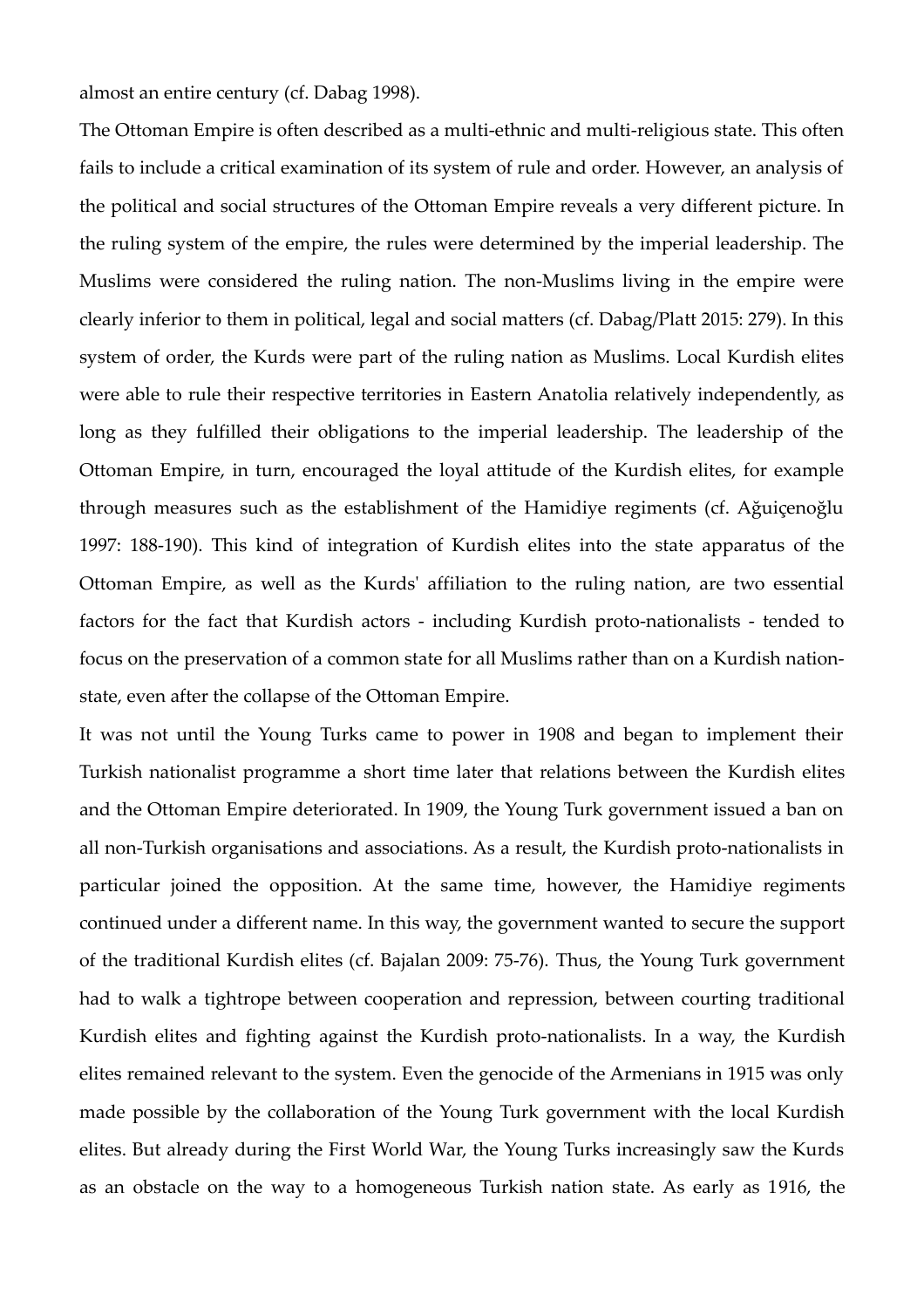Young Turk government aimed to disperse and assimilate the Kurdish population with a resettlement programme (cf. Dündar 2002: 140-144). At the same time, the Christian population groups were destroyed or expelled. The Young Turks thus warranted an approach to the non-Turkish population groups that the Kemalist leadership later adopted: The non-Muslims were declared unassimilable and therefore eliminated. Non-Turkish, Muslim population groups - such as the Kurds - became the object of an assimilation policy. The aim was to create a homogenous Turkish nation.

Furthermore, the critical analysis of state historiography in Turkey and the deconstruction of common historical narratives refer to the phase between the defeat of the Ottoman Empire in World War I in 1918 and the founding of the Republic of Turkey in 1923. This phase is referred to in historiography not only in Turkey but also in many Western countries as the so-called Turkish War of Liberation or Turkish War of Independence. These terms convey an image of Turkey as a country that was occupied by the victorious powers of the First World War, but then managed to liberate itself and finally became independent. However, an historical analysis reveals a completely different picture here as well. The armistice agreement of 1918 and the peace treaty of Sèvres in 1920 foresaw a continuation of the Ottoman Empire, but mainly in Anatolia on a significantly reduced territory. The Treaty of Sèvres was never implemented, however, because the Muslim elites rejected it and the imperial leadership had neither the will nor the power to implement it. The Entente, above all Great Britain and France, also failed to implement the treaty (e.g. through military measures). The so-called Turkish War of Liberation was therefore primarily directed against the non-Muslim population groups in Anatolia - for example, against the supposed Greeks in western Anatolia and against the Armenians in eastern Anatolia. At that time, the Kurdish elites still saw themselves as part of the Muslim ruling nation and accordingly opposed the non-Muslims as well (cf. Bruinessen 1989: 570). Meanwhile, the Muslim resistance movement, led by officers such as Mustafa Kemal, developed more and more into a Turkish national movement. Although this movement pretended to continue to represent the interests of the entire Muslim ruling nation, it became clear at the latest with the foundation of the state that the new state was to be a Turkish nation-state and no longer a common state for all Muslims. With the continued support of non-Turkish Muslims, the Turkish national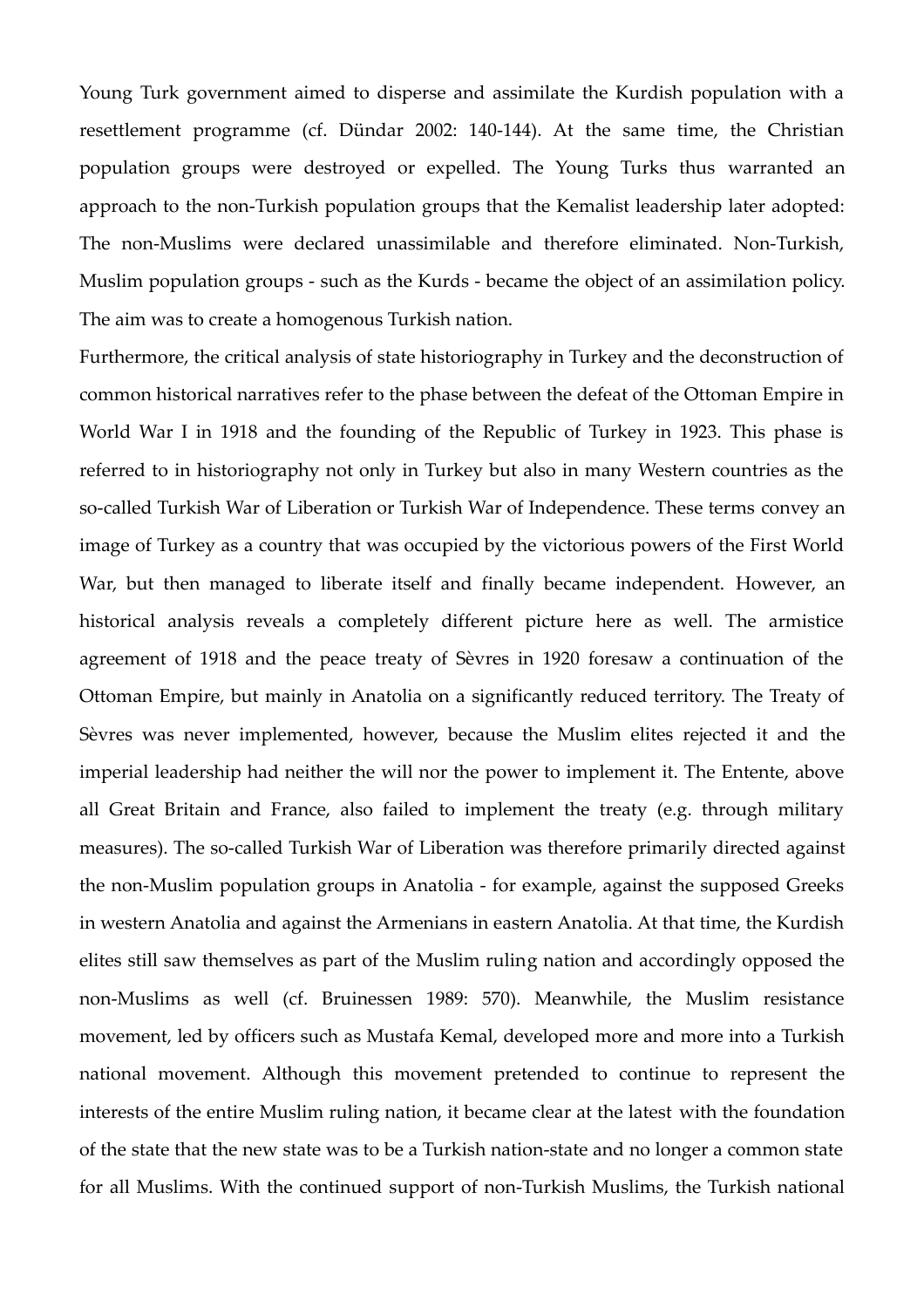movement gradually established a Turkish nation state. Thereby, it continued to drive forward the expulsion and extermination of non-Muslim population groups in Anatolia (cf. Naimark 2008: 54-55, 66-70). Turkey's victories over Armenia in Eastern Anatolia and over Greece in Western Anatolia, as well as the unwillingness of Britain and France enforce the Peace Treaty of Sèvres through military action, led to the Treaty of Lausanne in 1923. This treaty largely confirmed the territorial demands of the Turkish national movement. In contrast to the Treaty of Sèvres, however, it no longer included political rights for the non-Turkish population groups.

The new Turkish nation state, which was internationally recognised after the Treaty of Lausanne, was an autocratic state in which political opposition was just as undesirable as social dissidence (cf. Tunçay 1989: 46-56). The Treason Act of 1923 and the re-establishment of the independence courts made it possible to enforce repressions against political opponents without the restrictions of constitutional procedures. The Sheikh Said uprising of 1925 served as a welcome occasion for the Kemalist leadership to further intensify its autocratic course. With the Law for the Protection of Public Tranquillity, any voice or organisation independent of the government was simply banned or crushed (cf. Aybars 2014: 305). The independence courts were used intensively. With the help of death sentences and other draconian punishments, various political and social forces were dissolved. Martial law was imposed on the Kurdish provinces. More than 15,000 people were killed and tens of thousands displaced in the course of the military operation, which continued even after the suppression of the uprising and the arrest of Sheikh Said. Later, martial law was replaced by states of emergency and other forms of special administration. The Kurdish provinces became the object of state enforced demographic policies. This measures aimed at destroying the Kurds as an independent population group through forced resettlement in western areas of Turkey and the settlement of Turkish immigrants in formerly Kurdish areas.

With the autocratic transformation of state and society and the elimination of any political opposition, the Kemalist leadership was able to push through its concept of the Turkish nation and the Turkish nation-state. The Turkish History Theory and the accompanying Sun Language Theory also served this purpose. This said that the supposed Turkish race had existed for many thousands of years. It had founded the first civilisations, was responsible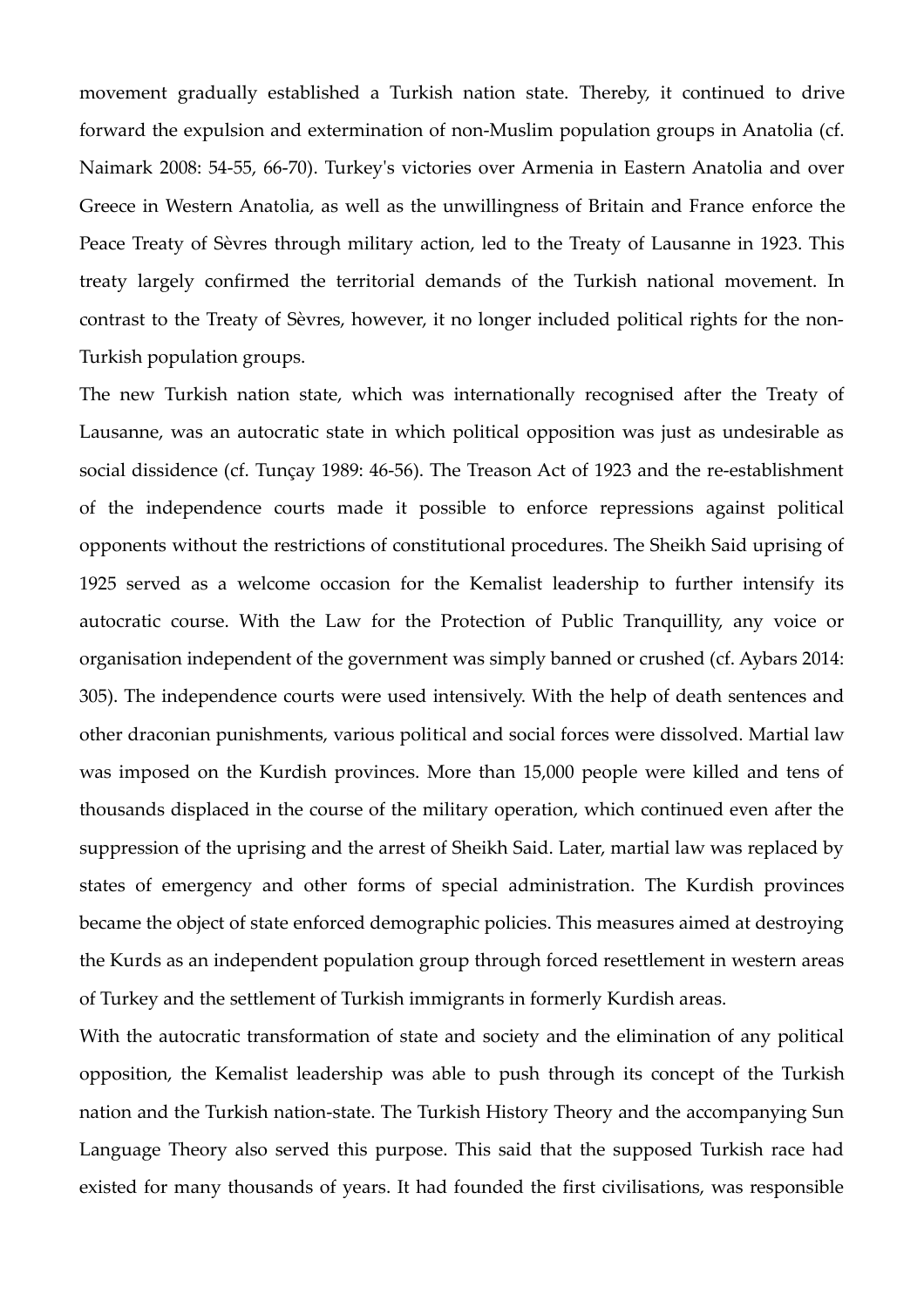for progress in world history and had raised numerous other peoples to a higher level of development (cf. İnan/Akçura/Galip 1930: 38-39). Turkey's national territory was thereby declared to be the homeland of the Turkish nation. The postulate of a homogeneous and unchanging Turkish language, culture and history went hand in hand with the equation of race and nation. This made it possible to draw an insurmountable line between the self and the other. The Other, in this case non-Turkish Muslim populations such as the Kurds, could only become part of the Turkish nation if they proved worthy of assimilation on the one hand and were willing to completely give up their own cultural and linguistic identity on the other. While members of non-Muslim population groups were per se considered unassimilable and thus fundamentally excluded from the nation, non-Turkish Muslims such as the Kurds became objects of the assimilation policy. The prerequisite for successful assimilation and thus the right to become part of the legitimate state population was the complete abandonment of the own identity as well as unconditional loyalty to the state and its political leadership (cf. Bayrak 1994: 245). In the case of smaller non-Turkish Muslim population groups, such as the Circassians, Lazs or Pomaks, this succeeded to such an extent that these groups largely lost their respective identities and the individual members of these groups were assimilated into the Turkish nation.

In the case of the Kurds, however, this assimilation policy largely failed. The Turkish state was only able to bring the Kurdish provinces under its control by military force. The Kurdish population remained distant from the state or even hostile to it. However, during the period under study, i.e. between 1925 and 1938, there were only two actual rebellions against the Turkish state. These were the Sheikh Said uprising in 1925 and the Ararat uprising in 1930, both organised by a coalition of traditional Kurdish elites and Kurdish nationalists. The Ararat Uprising was put down as quickly as the Sheikh Said Uprising, but the suppression then turned into an extermination operation. All the other events studied were not uprisings, but must rather be described as military operations. Either insignificant, localised incidents (such as a cattle rustling) or supposed disloyal behaviour of the local population (such as non-payment of taxes or draft evasion) were taken as the reason for the state's military action. The military operations were planned either as so-called education operations (Tedip) or as extermination operations (Tenkil). In the process, tedip operations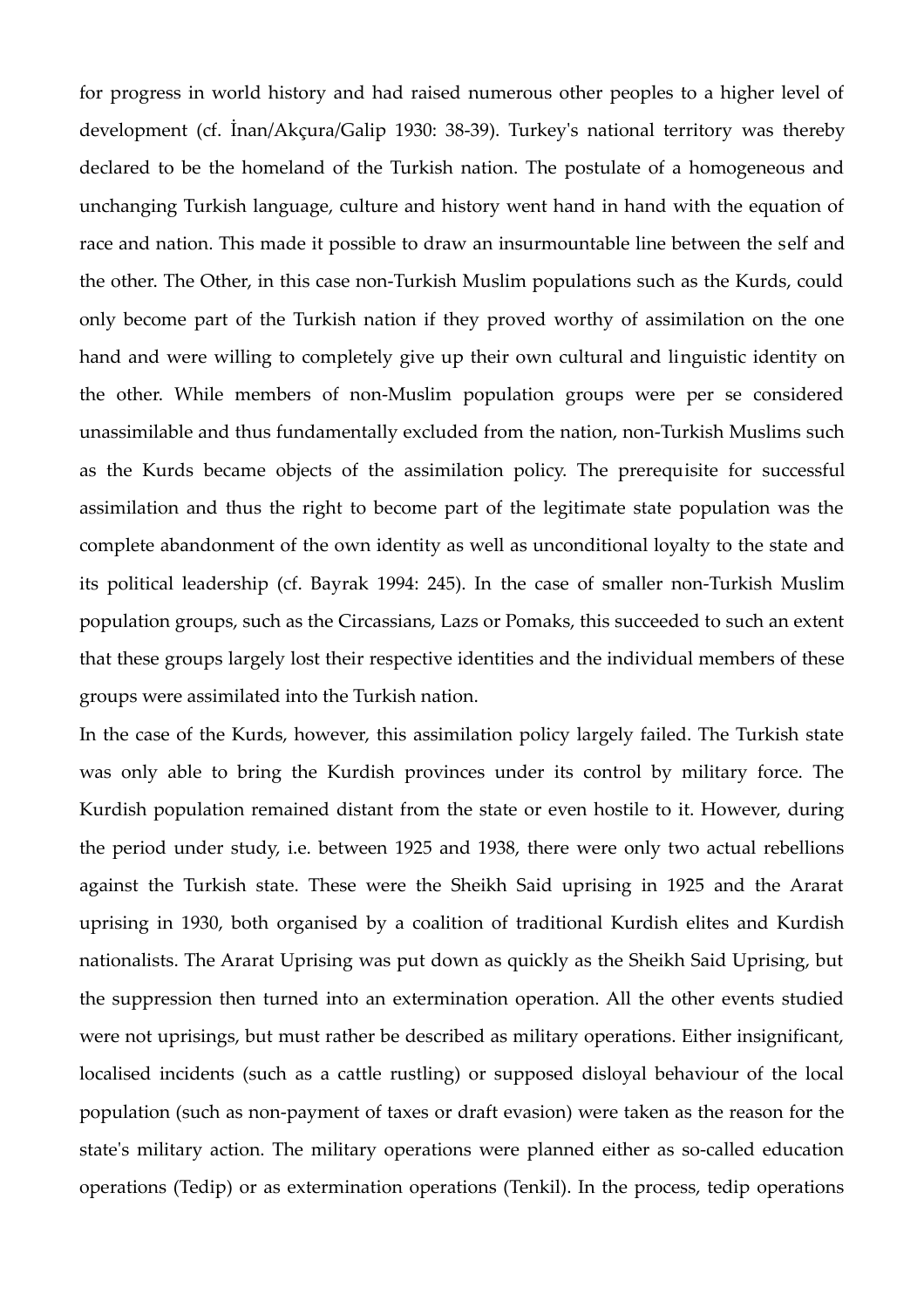repeatedly escalated into tenkil operations (cf. Genelkurmay Harp Tarihi Başkanlığı 2012a: 174). Such escalation was often prompted by individual incidents such as the killing of Turkish officers or the desertion of Turkish soldiers. In the course of the Tedip and Tenkil operations, countless villages were destroyed or burned down. Their inhabitants were partially or completely exterminated, survivors were forcibly deported. The military operations aimed at preventing the local population from fleeing the area of military action. Therefore, places of refuge such as caves were systematically destroyed and the people inside killed. The military did not distinguish between armed combatants and unarmed civilians in the killings and destruction.

The military operations in the Dersim region in 1937/1938 cannot be described as counterinsurgency. They were clearly planned extermination operations. Early on, the Dersim region was called a "problem", a "boil" or a "sore" and thus became the target of the state's homogenisation policy. Unlike the other extermination operations, concrete planning began years before (cf. Jandarma Umum Kumandanlığı 1932: 218-219). Moreover, the operations in the Dersim region in 1937/1938 can also be considered special case because a special legal framework was created with the Tunceli Law in 1935. Especially in 1938, the extermination operations were directed against the entire population of Dersim. Since the Zaza Alevis are a religiously and linguistically special group, a deliberate extermination of a significant part of this population could certainly be described as (attempted) genocide (cf. Boztas 2014: 182). However, the scholarly reappraisal of the events in Dersim in 1937/1938 has not yet progressed far enough to identify it as genocide without further doubt. Therefore, for the time being, the events are subsequently referred to using the term extermination operations.

The lack of a critical reappraisal of the military operations between 1925 and 1938 also makes it difficult to draw up an overall balance of the destruction and devastation. Henceforth, estimates and speculations must be used here. Based on previous literature, an analysis of the reports of the General Staff as well as other sources, it can be estimated that about 60,000 people were killed and over 180,000 people displaced in the course of the military operations between 1925 and 1938. As part of the attempt to impose state rule on the Kurdish provinces, the military operations contributed to the political and military control of these areas by the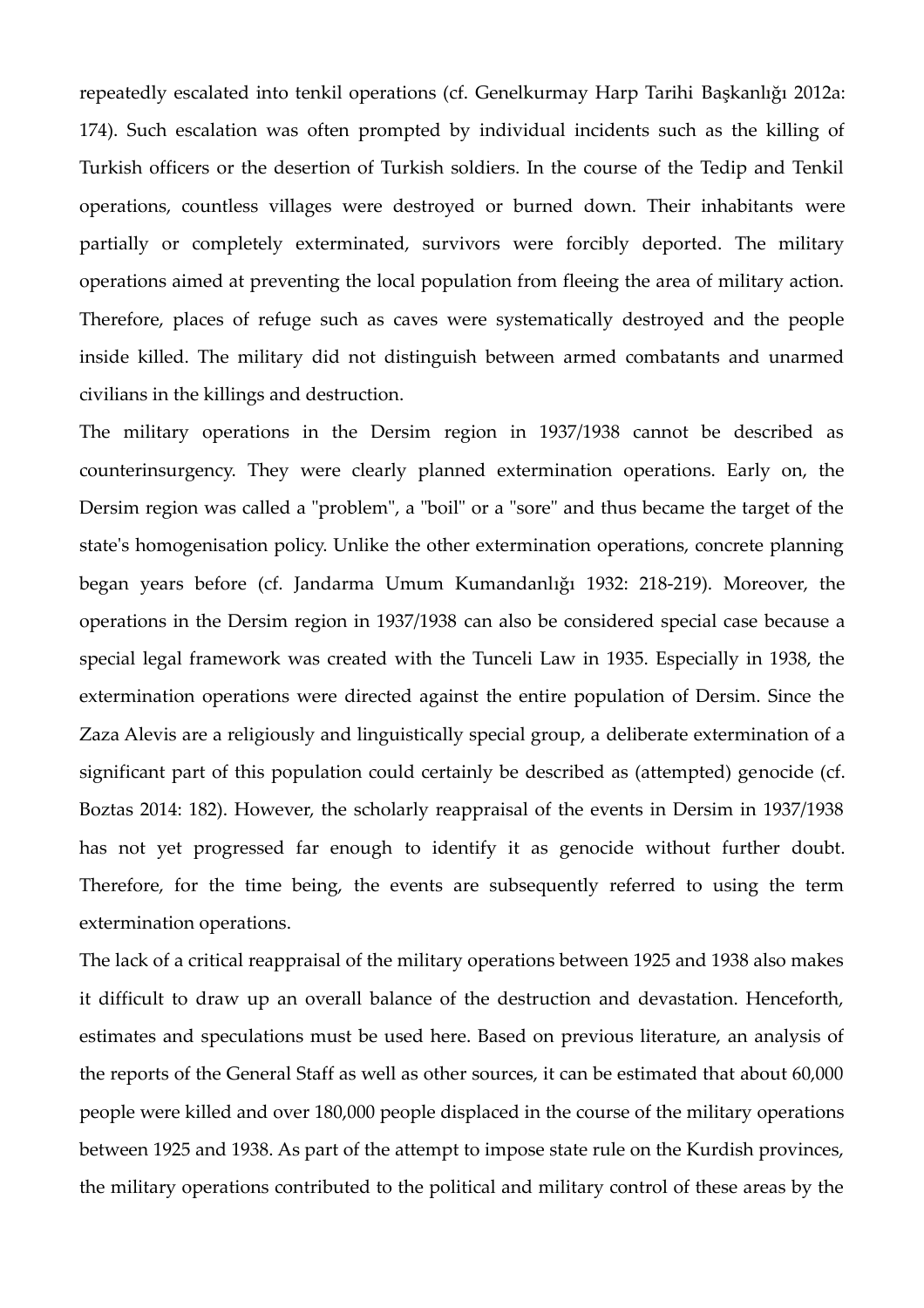Turkish state. However, the latter failed in its attempt to completely penetrate Kurdish society and fundamentally transform it, according to the terms of the Turkish regime. The purely repressive assimilation policy offered no positive incentives to most parts of the Kurdish population. On the contrary, state violence ensured that many Kurds developed an attitude distant from or even hostile to the state. This made it easier for Kurdish nationalists to win over parts of the Kurdish population in the following decades.

## **Turkey as a Gardening State and the Limits of Conflict Research**

This study does not only contribute to the reappraisal of a historical phase which was decisive for the Republic of Turkey. It also examines numerous previously largely neglected measures of state violence. In addition, the work reveals gaps and omissions in previous theoretical approaches to the nation-state and nation-state population policy. It shows the limitations of relevant concepts from the field of conflict research. Even if no new theoretical approaches could be generated within the framework of this historical individual case study, adequate and less adequate tendencies were nevertheless described.

Earlier debates between a primordial and a constructivist understanding of nationalism are now largely settled - in favour of the latter. However, the question of whether the relationship between a state and its citizens is to be understood as one of contract and exchange remains to be debated. Following Weber or Jellinek, for example, it is hegemonic to assert such a relationship and consequently to regard the state's monopoly on the use of force as fundamentally legitimate. This position is challenged in the here presented thesis by another perspective, drawing in particular from the arguments of Zygmunt Bauman (cf. Bauman 1995: 35, 54-55). According to this perspective, the state is not so much a contractual partner of its population or an actor that restrains violence. Rather, Bauman saw the state as a gardening state that regards its own population as a resource for the implementation of its designs and strategies and attempts to create a pre-planned state nation by means of a violent population policy. In such a gardening state, the rights of the citizens are always subordinated to the interests of the state. This also includes the right of the inhabitants to physical integrity. The analysis of the Turkish military operations between 1925 and 1938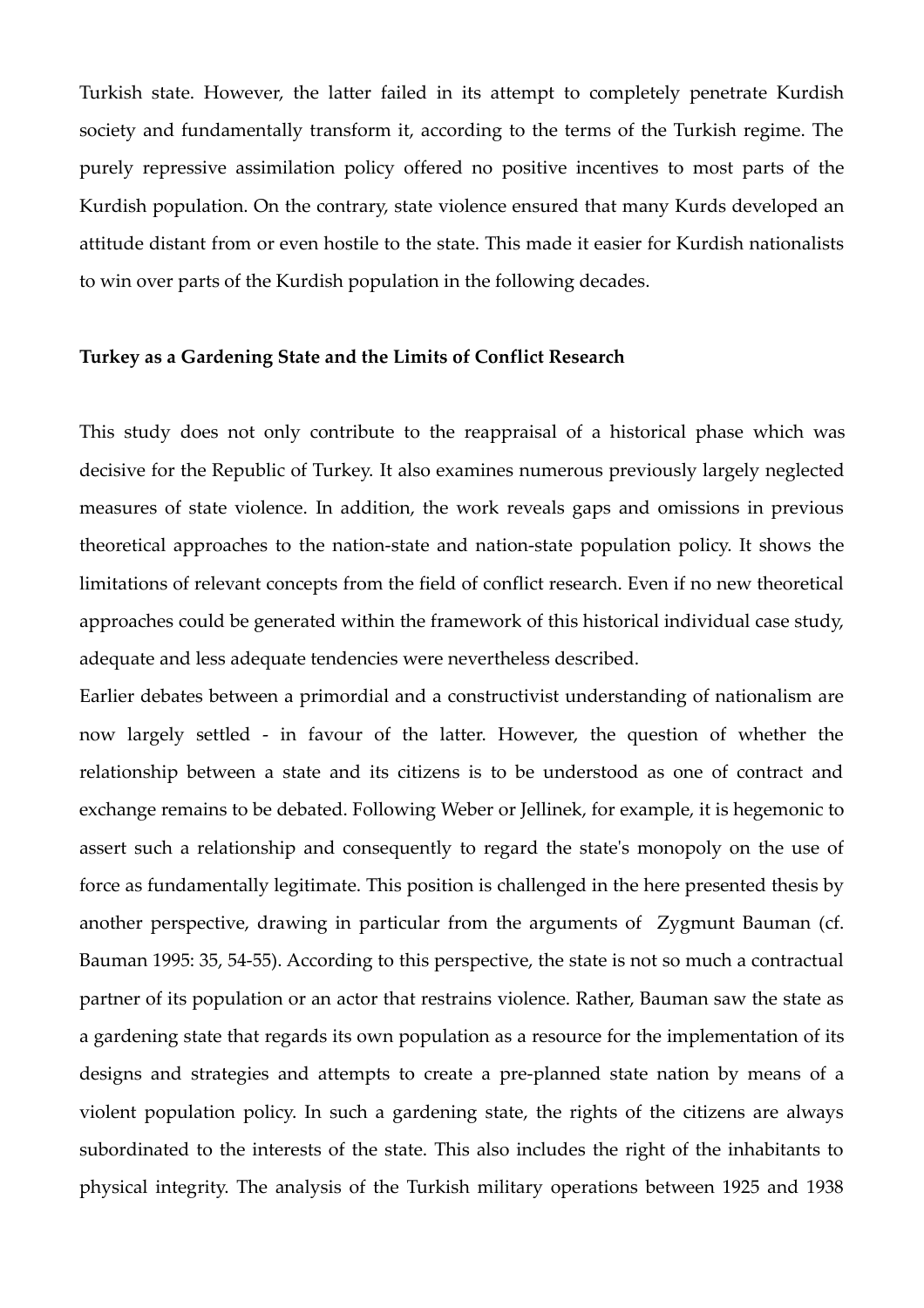could show that the Turkish state systematically disregarded the right to physical integrity of a group of its citizens. It killed or injured people in the respective (military?) operation areas largely without restriction. Which violent measures were used, which groups of people were attacked in which areas; who was killed and who was not - all these decisions resulted from state guidelines that pursued an overriding goal: the creation of a homogenous Turkish nation and a uniform Turkish nation state. In this sense, the Republic of Turkey is a gardening state in Bauman's understanding.

Furthermore, an analysis of military operations has shown that the terminology which for a long time has been predominantly used in nation-state oriented conflict research does not lead to the desired results. This is especially true for the definition of a conflict as a dispute between two organised and identifiable actors over an distinguishable object of conflict. Here, further concepts are needed to develop specific concepts of violent national population policies of gardening states and the accompanying planned mass killings of entire population groups. Instead of conflict, one could speak of extermination (cf. Häussler 2018: 112-117) and genocide - the latter in the sense of a planned extermination with the aim of violently enforcing political designs such as the idea of a homogeneous nation (cf. Platt 2005: 33). The beginnings of such planned extermination can be seen, for example, in the military operations in Dersim in 1937/1938.

However, the fact that the critical reappraisal of the military operations between 1925 and 1938 has not even really begun makes it difficult to make more precise statements about the character of these operations. Nevertheless, these operations, which in previous historiography have been described as either counterinsurgency or military action against armed rebels, can largely be described as extermination operations. Such an adequate description of the military operations between 1925 and 1938 is what makes a historical reappraisal possible in the first place. So far, this has been prevented by Turkish state historiography. This is by no means an oversight or a mistake. Rather, up until today the portrayal of the events under investigation serves to legitimise the violent policies of the time and thus validates the idea of a homogeneous Turkish nation or a homogeneous Turkish nation-state and of the Kurds as the Others.

The present study draws attention to a hitherto little-noticed case of decades of state violence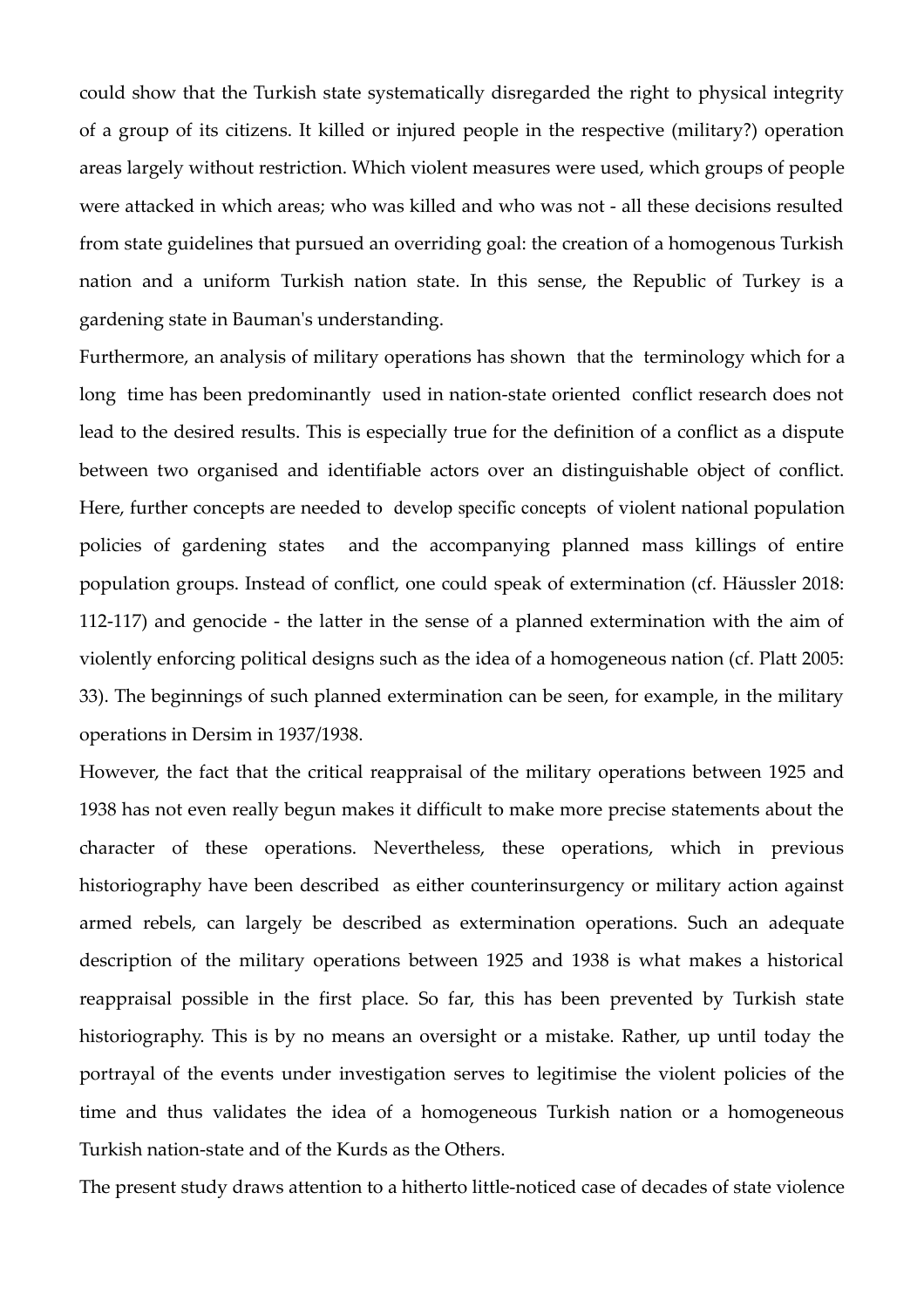or, to put it differently, to the attempt of a gardening state to create a state nation by means of extermination and expulsion. The individual extermination operations between 1925 and 1938 can and should be further investigated in separate studies. Beyond the individual case studies, however, the present study suggest that research need to take a fundamentally more critical attitude towards the notions of nation, nation-state and state legitimacy that are still hegemonic today, and not only in Turkey, as well as towards the relations between state and population. This attitude must not be limited to academic reappraisal, but should also be decisive for historical-political education inspired by critical nationalism research. Critical academic research and political education can contribute to pushing back nationalist identities and thus make conflicts within the post-migrant society in Germany negotiable in a democratic and pluralistic framework. Such educational and negotiation processes can in turn be models for social peace and reconciliation processes in Turkey. In this way, the insights gained from the case study can contribute to countering nationalist identities and reducing the associated lines of conflict. This is by no means only relevant in the context of the so-called Kurdish question in Turkey. Rather, it can be assumed that there are also more cases in other countries where there has been talk of counterinsurgency or anti-guerrilla warfare, but which were in fact extermination operations. In these cases, too, there is a need for critical historical reappraisal, scientific research beyond previous hegemonic historical narratives, as well as historical-political educational work that can draw on relevant findings and thus contribute to the creation and strengthening of democratic and pluralistic societies.

## **References:**

Ağuiçenoğlu, Hüseyin (1997): Genese der türkischen und kurdischen Nationalismen im Vergleich, Münster: Lit Verlag.

Aybars, Ergün (2014): İstiklal Mahkemeleri, İstanbul: Doğan Kitap.

Bajalan, Djene Rhys (2009): Kurds for the Empire: "The Young Kurds" (1898-1914), İstanbul: Istanbul Bilgi Üniversitesi.

Balibar, Etienne (1990): Die Nation-Form: Geschichte und Ideologie, in: Balibar, Etienne/Wallerstein, Immanuel (Hrsg.) (1990): Rasse, Klasse, Nation. Ambivalente Identitäten: Hamburg: Argument-Verlag, S. 107–130.

Bauman, Zygmunt (1995): Moderne und Ambivalenz. Das Ende der Eindeutigkeit, Frankfurt a. M.: